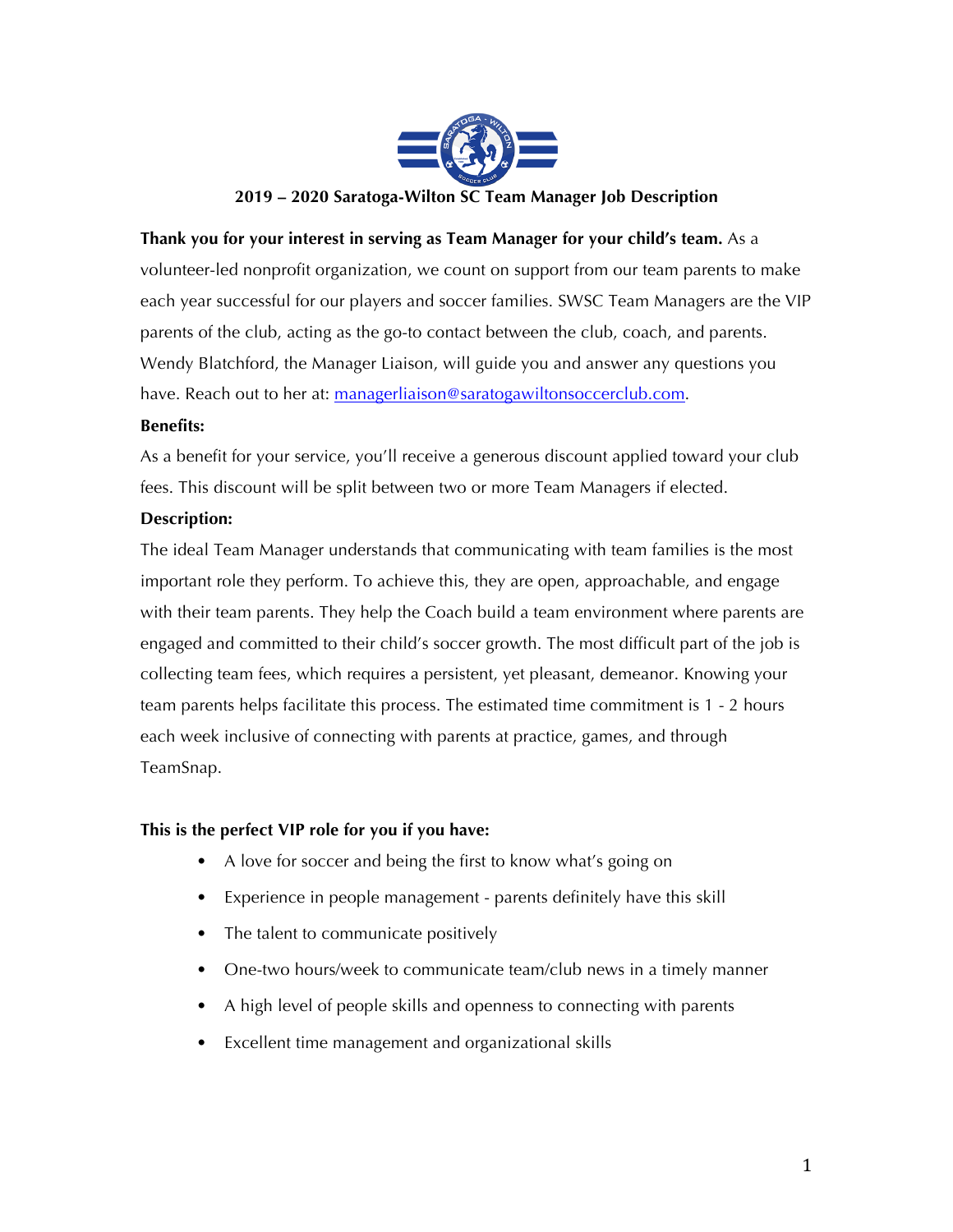Under the auspices of the KidSafe Program of US Youth Soccer, ENYYSA adopted procedures to address Child Protection issues in youth soccer. New for 2019 – 2020, ENYYSA, CDYSL, and SWSC require every Coach, Asst. Coach, and Team Manager to complete an online risk management module, background check, concussion awareness, and abuse prevention training in addition to the attached application. Please follow the instructions at: www.saratogawiltonsoccerclub.com/club-resources/to-coach-or-manage

- 1. Paperwork the Team Manager collects and submits to the Club Registrar CDYSLrequired paperwork including: player commitment, medical release, volunteer agreement, bond check commitment, and code of conduct, generally at the first team meeting or first few practices.
- 2. Player jersey numbers the Team Manager collects team jersey number requests from each player at the  $1<sup>st</sup>$  team meeting and approves them before a uniform kit can be ordered. If two players request the same number, priority is given by seniority with the club/team (and already has a current jersey with the number) and then by birth date.
- 3. Communication the Team Manager communicates important team information to parents such as practice schedules, payment schedules, club news, tournament schedules, etc. Some coaches prefer to do part or all of this themselves. For 2019 - 2020, team Managers will use TeamSnap to distribute dates and email parents. Create and keep an up-to-date TeamSnap account for your team. You'll collect team fees to cover this out-of-pocket expense. Please send ample gentle reminders using TeamSnap. Parent survey respondents stressed the importance of updating TeamSnap well in advance of practices and games and rely on TeamSnap as their primary communication tool.
- 4. Maintain team documents the Team Manager may be asked by the Coach to keep players passes, rosters, and medical releases that will need to be presented at games and tournaments. This may include checking-in a team at tournaments the evening before the tournament (less and less often with many clubs now using online check-in methods).
- 5. Tournamentregistration the Team Manager may be asked by the Coach to complete required paperwork and application for tournaments, and reserve blocks of rooms at tournament-sponsored hotels recommended by out-of-the-area tournaments. All SWSC teams compete in our May Day Classic Tournament for which the SWSC Registrar completes the check-in process for the club.
- 6. Team building/community service events the Team Manager is responsible for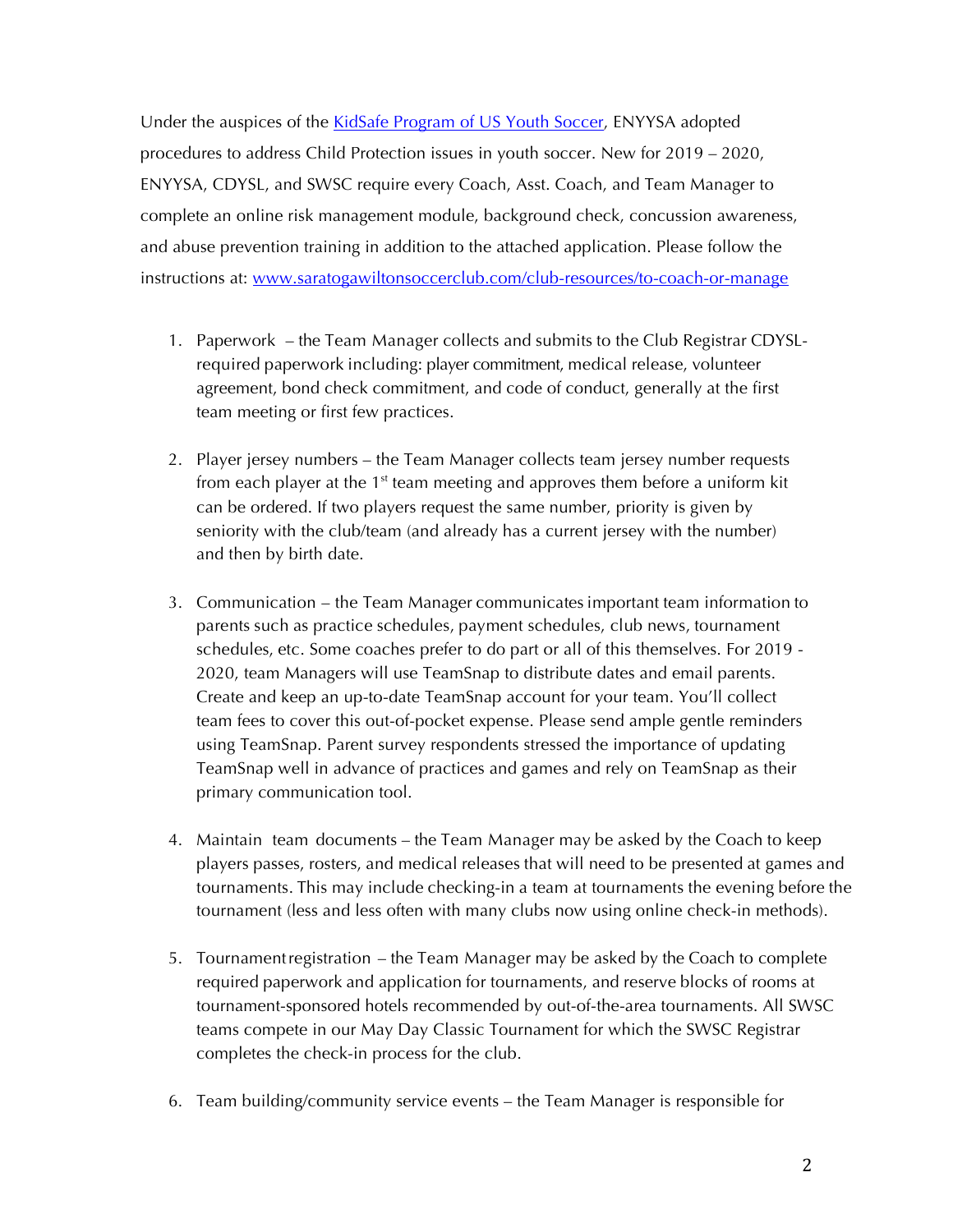organizing a team building/community service event\* for their team. Many teams have had pizza parties to celebrate session finals, volunteer to assist at a Rec soccer practice, run 5ks as a team, collect used soccer gear for donation, play at Sky Zone, have a pool party, etc. These events help new teams to "click." Have fun with this!

- a. \*Please note that SWSC awards two \$500 scholarships to graduating senior players who been with the club at least 3 years and have demonstrated community service, preferably soccer-related. Encourage your team to give back in creative ways!
- 7. Team Finances the Team Manager is responsible for announcing team and individual fees, tracking individual player accounts, and collecting all special team fees inclusive of, but not limited to, the following if needed:
	- a. Extra practice fees charged by a facility
	- b. TeamSnap fees
	- c. Indoor session fees at Sportsplex, Afrim's, etc.
	- d. Tournament fees
	- e. Special uniform fees (ex. cancer awareness)
	- f. Any miscellaneous team fees (team party, etc.)
	- g. Tournament hotel expenses for your head coach
	- h. Please inform your team that membership fees at Sportsplex, ADK Dome, etc. are paid individually, not by the team
	- i. Buffer fees to cover late payees excess funds can be used for an end-of-season team party or refunded

Fees can be collected by Venmo (or similar app) or check. Team Managers are responsible for paying collected team fees to coaches, tournament directors, indoor session sites, etc. We recommend, but it's not required, using a team checking account separate from your regular bank account. Keep an accurate accounting of all receipts and payments and zero out the account (make appropriate refunds, if any) at season's end. Please create your own internal team deadlines based on the important dates below in order to facilitate your collection/payment process.

- 8. May Day Classic Tournament the Team Manager is responsible for collecting a May Day bond check for each team family from February  $1<sup>st</sup>$  – March  $1<sup>st</sup>$  and forwarding them to the May Day Bond Check Coordinator ASAP after March  $1<sup>st</sup>$ . This requires ample reminders to parents to submit their check. Bond checks are returned/shredded after the four required May Day Classic volunteer hours/family are completed. See info at: https://www.saratogawiltonsoccerclub.com/volunteer-with-us
- 9. Community Building the Team Manager shares team activities, little wins (progress not perfection), and team success with the entire club by submitting photos and game news to the Board by email to **news@saratogawiltonsoccerclub.com**. Ask your team parents for help with taking photos. Please include team name, coach name, event/tournament name,